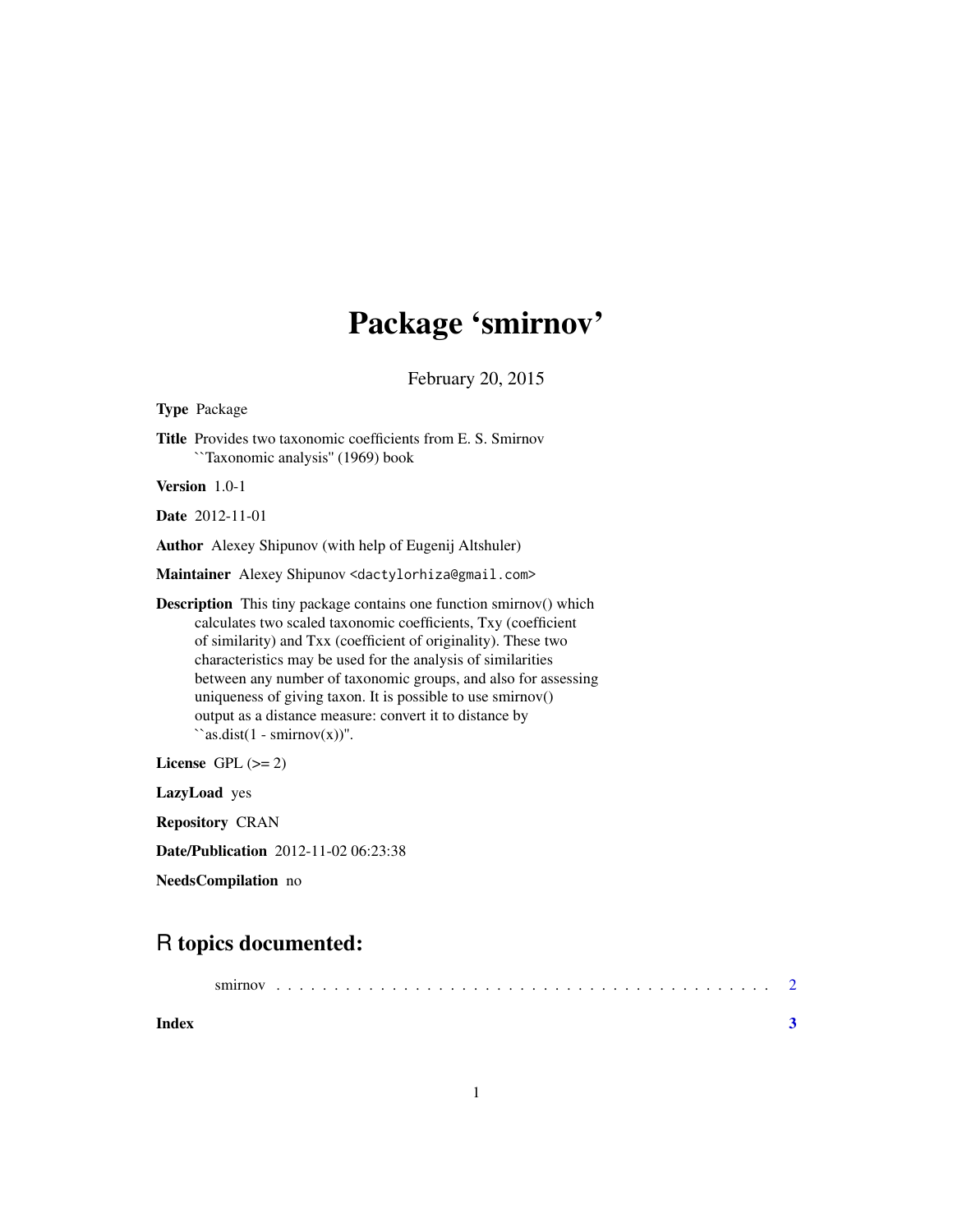<span id="page-1-0"></span>

#### Description

Provides two taxonomic coefficients from E. S. Smirnov "Taxonomic analysis" (1969) book

#### Usage

smirnov(x)

#### Arguments

x is a binary (absence-presence matrix) where taxa are rows and characters are columns.

#### Details

Function will remove all non-informative characters (e.g., columns of all zeroes) and transform every value greater than 1 to 1 (in order to avoid non-binary matrices).

Please note that function will calculate scaled coefficients Txx and Txy instead of their unscaled variants (txx and txy): see the chapter 11 of Smirnov's (1969) book.

#### Value

Rectangular matrix where diagonal is filled with Txx coefficients and other cells with Txy coefficients. To convert this matrix to similarity matrix, diagonal should be filled with ones. To convert output to "normal" dissimilarity matrix, use "as.dist(1-smirnov(x))".

#### Author(s)

Alexey Shipunov

#### References

Smirnov, E. S. 1969. Taxonomical analysis. Moscow, Moscow University Publishers. [in Russian].

#### See Also

[dist](#page-0-0)

#### Examples

# Example (21) from p. 45 of Smirnov's book:  $s1 \leftarrow c(0,1,0,1,0,1,0,1,0,1,1,0,1,0,0)$  $s2 \leq c(0,1,0,1,0,1,1,0,1,0,0,1,0,1,0)$ s3 <- c(1,0,1,0,1,0,0,1,0,1,0,1,0,0,1) smirnov(rbind(s1, s2, s3)) # s3 is most original; s1 and s2 are more similar than other pairs